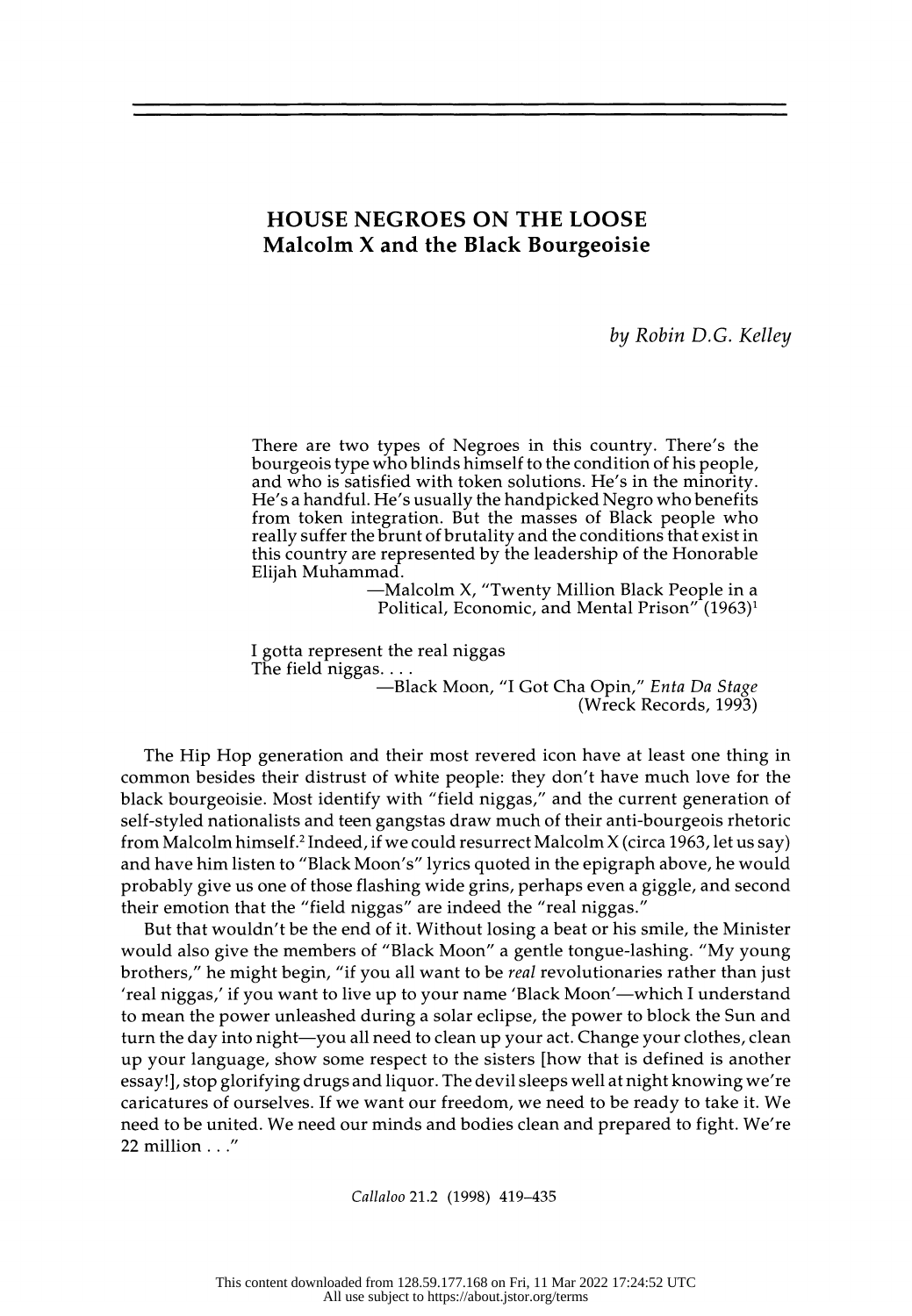$= C A L L A L O O =$ 

"Excuse me, brother Malcolm; make that 30 million."

"Well, brother, I've been dead a long time." [Laughter]

Knowing these Brooklyn-raised rappers are just kids in bad need of direction, his good-natured rebuke would cease as quickly as it began. He most likely would see their potential and hope they could receive the proper spiritual, cultural, and political guidance in order to realize it.

As often as Malcolm invoked the "house slave/field slave" dichotomy in numerous speeches and debates, his relationship to the black middle class was a complicated matter. He hated and emulated them; he ridiculed and admired them; he was part of a movement that tried to turn the most lumpen Negroes into respectable (by bourgeois standards, at least), well-mannered, "civilized" black men and women. And through it all, Malcolm's critique of the black bourgeoisie floated somewhere between an intuitive hatred born of his past to an insightful analysis of the race/class matrix.<sup>3</sup> However imperfect and contradictory, he did offer a critique of the black bourgeoisie at a time when such a critique was unpopular. His rants against "Uncle Toms" and "house slaves" coincided with the rise of a fairly successful, and by some measures militant, Civil Rights movement led by middle-class blacks. But he was not entirely off the mark, for he struck a deep chord among his working-class and lumpen followers who were sick and tired of being shut out and looked down upon by the "better class Negroes." In some respects, his criticisms found a voice in the urban uprisings and the militant rhetoric of Black Power soon after his death.

#### The Die Is Caste

Unlike most black leaders prior to the early 1960s, including black working-class heroes such as A. Philip Randolph or Paul Robeson, Malcolm consistently identified with ordinary black working people and those displaced by the economy. He spoke their language and told their jokes. His was not simply another Horatio Alger story of how he rose out of poverty to become a hero. (And despite dozens of opportunities, he never sought wealth, leaving his family virtually penniless.) Rather, he invoked his experiences as an urban kid, former criminal, man of the streets, to show his audience that he knows where they are coming from and never forgot where he came from. In fact, he so depended on this identification with poor black folk—particularly the young—that he exaggerated his criminal exploits, his poverty, and his urban upbringing.4

At the same time, Malcolm always had a love/hate relationship with the black bourgeoisie, though like most unconsummated relationships hate eventually became the dominant emotion. Even as a child in Lansing, Michigan, the sons and daughters of the black elite turned their noses up at the skinny red-head from that awful Little family. He was not only poor, but he was practically an orphan; his father was dead, and his mother had been committed to a mental institution. But he soon learned that these Negroes were nothing. He got his first real taste of black bourgeois pretentiousness when he moved to Boston with his half-sister Ella Little in 1941.<sup>5</sup>

420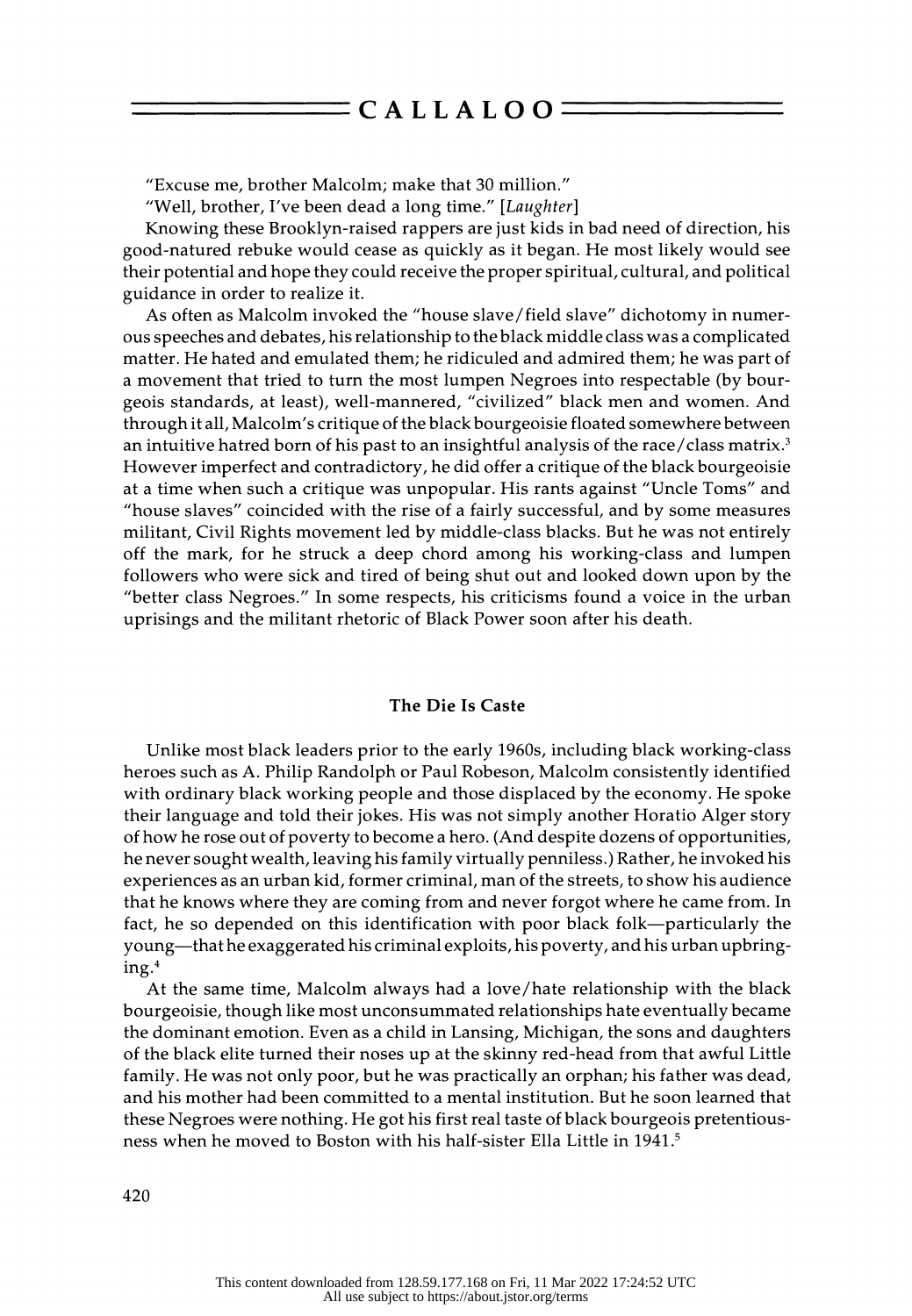In the crazy, mixed-up world of intraracial class relations, World War II marked a critical moment. Of course, class conflict within African-American communities was hardly new. For some middle-class blacks, for example, the black poor had long been regarded as lazy, self-destructive, and prone to criminal behavior. On the other side of the class spectrum, as black sociologist Allison Davis found in his study of a small Mississippi town during the 1930s, "lower class" blacks often "accused upper-class persons (the 'big shots,' the 'Big Negroes') of snobbishness, color preference, extreme selfishness, disloyalty in caste leadership, ('sellin' out to white folks'), and economic exploitation of their patients and customers."<sup>6</sup> But during the 1940s, massive Southern black migration to Northern cities exacerbated cultural tensions between longtime urban residents and the newly arrived rural folk. African Americans born and raised in the North, particularly those who owned property and maintained a steady income, looked down on these newcomers and blamed them for neighborhood deterioration.<sup>7</sup>

Ella owned a house on "the Hill," an elite section of the predominantly black Boston neighborhood of Roxbury. Her neighbors consisted of middle-brow black folks with high-brow pretensions, the most prominent of whom belonged to the socalled "Four Hundred." Massachusetts-born and -raised, the "Hill's" society Negroes fashioned themselves as colored equivalents of Boston Brahmins. They ridiculed Southern migrants and looked down on most working-class blacks despite the fact that some members of the "Four Hundred" were themselves service workers. Those who qualified for membership in the elite represented a wide range of occupations, from teachers, preachers, and nurses to Pullman porters, dining car waiters, and postal workers. From what Malcolm remembers, none were truly "bourgeois" in the classical sense; they did not own estates, factories, multi-million dollar firms, or exercise real power. What little power they enjoyed, as well as their self-proclaimed status, was dependent on white people. Malcolm often heard neighbors announcing, "'He's in banking,' or 'He's in securities.' It sounded as though they were discussing a Rockefeller or a Mellon-and not some gray-headed, dignity posturing bank janitor, or bond-house messenger."8

Malcolm's peers were no better. When he first settled into Roxbury, they made fun of his clothes, which were a tad too small for him and obviously of bargain-basement quality. "To the teenage female sophisticates of the Hill," writes biographer Bruce Perry, "he looked as if he had just come from some farm." If that wasn't bad enough, Ella secured a job for him as a soda jerk at a neighborhood drugstore where his main clientele were the Hill kids. Serving them, he discovered, was even worse than dealing with them in various social settings. Although his employers were Jewish, in reality his immediate bosses were the black bourgeois patrons who came in by the droves and made incessant demands on him. It was steady work, but with it came all the ridicule and snobbery one could imagine. He vividly remembers having to endure these "penny-ante squares who came in there putting on their millionaires' airs."9

As he grew less and less tolerant of the Hill crowd, Malcolm began hanging out in the poorer sections of Roxbury where he "felt more relaxed among Negroes who were being their natural selves and not putting on airs."10 His newfound friend, Shorty, introduced him to the cool world of the zoot suit, the conk (straightened) hairstyle,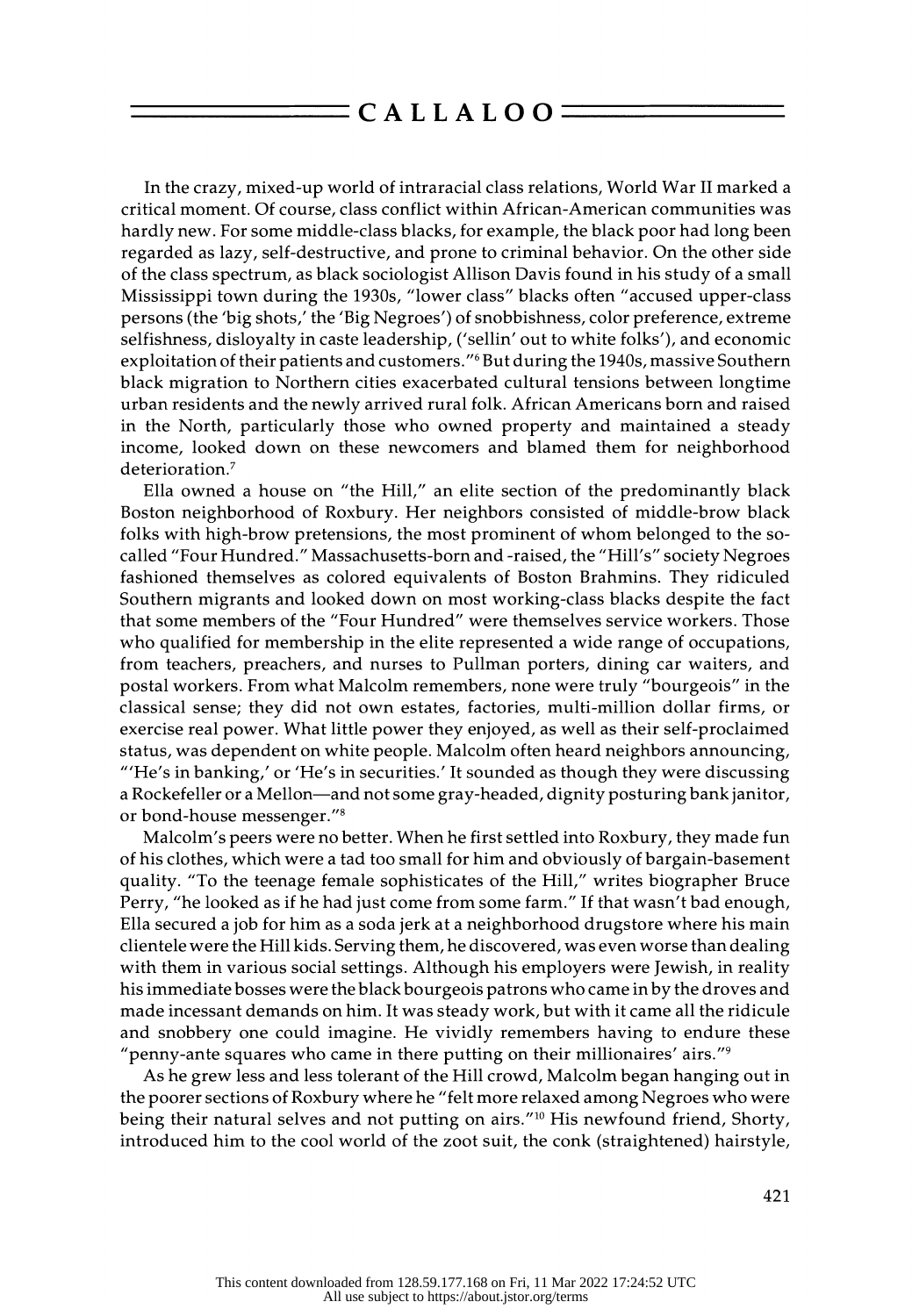and the lindy hoppers who spent their weekend nights at Boston's Roseland State Ballroom. When Malcolm donned his very first zoot suit, he realized immediately that the wild sky-blue outfit, the baggy punjab pants tapered to the ankles, the matching hat, gold watch chain, and monogrammed belt was more than a suit of clothes. It was a ticket into the "in crowd," a new identity that symbolized an increasingly militant and ultramasculine black street culture. The language and culture of the zoot suiters enabled Malcolm to reject white racism and patriotism, the rural folkways (for many, the "parent culture") that still survived in most black urban households, and the petit bourgeois attitudes of his "snooty" middle-class neighbors on the Hill. He found in the Roseland State Ballroom, and later in Harlem's Savoy, spaces of leisure and pleasure free of the bourgeois pretensions of "better class Negroes." For young Malcolm, his new world embodied the "true" black experience: "I couldn't wait for eight o'clock to get home to eat out of those soul-food pots of Ella's, then get dressed in my zoot and head for some of my friends' places in town, to lindy-hop and get high, or something, for relief from those Hill clowns."<sup>11</sup>

Malcolm and his partners did not seem very "political" at the time, but they dodged the draft so as not to lose their lives over a "white man's war," and they avoided wage work whenever possible. His search for leisure and pleasure took him to Harlem where petty hustling, drug dealing, pimping, gambling, and exploiting women became his primary source of income. In 1946 his luck ran out; he was arrested for burglary and sentenced to ten years in prison.

His downward descent took a U-turn in prison when he began studying the teachings of the Lost-Found Nation of Islam (NOI), the black Muslim group founded by Wallace Fard and led by Elijah Muhammad (Elijah Poole). While he was no Horatio Alger, as I pointed out above, his rise from petty criminal to the NOI's leading spokesman contains all the classic elements of Horatio's story: he worked very hard, transformed himself, cleaned himself up, educated himself, began conducting himself in a respectable and dignified manner. Submitting to the discipline and guidance of the NOI, he became a voracious reader of the Koran and the Bible, and immersed himself in works of literature and history at the prison library. Behind prison walls he quickly emerged as a powerful orator and brilliant rhetorician. Upon his release in 1952, he was renamed Malcolm " $X''$ , symbolically repudiating the "white man's name."12

As a devoted follower of Elijah Muhammad, Malcolm X rose quickly within the NOI ranks, serving as minister of Harlem's Temple No. 7 in 1954, and building up temples in Detroit and Philadelphia. Through national speaking engagements, television appearances, and by establishing Muhammad Speaks-the NOI's first nationally distributed newspaper-Malcolm X put the Nation of Islam on the map. But what impressed Malcolm more than high profile speaking engagements was grassroots organizing; he enjoyed "fishing" for converts in the bars and poolrooms where poor and displaced working-class men spent too much of their time.<sup>13</sup>

Given Malcolm's experiences thus far, there could not have been a more appropriate movement than the Nation of Islam. Its leaders deliberately reached out to wayward youth and the "down and out," and they sustained a fairly antagonistic stance toward the rising black middle class. Indeed, as historian C. Eric Lincoln points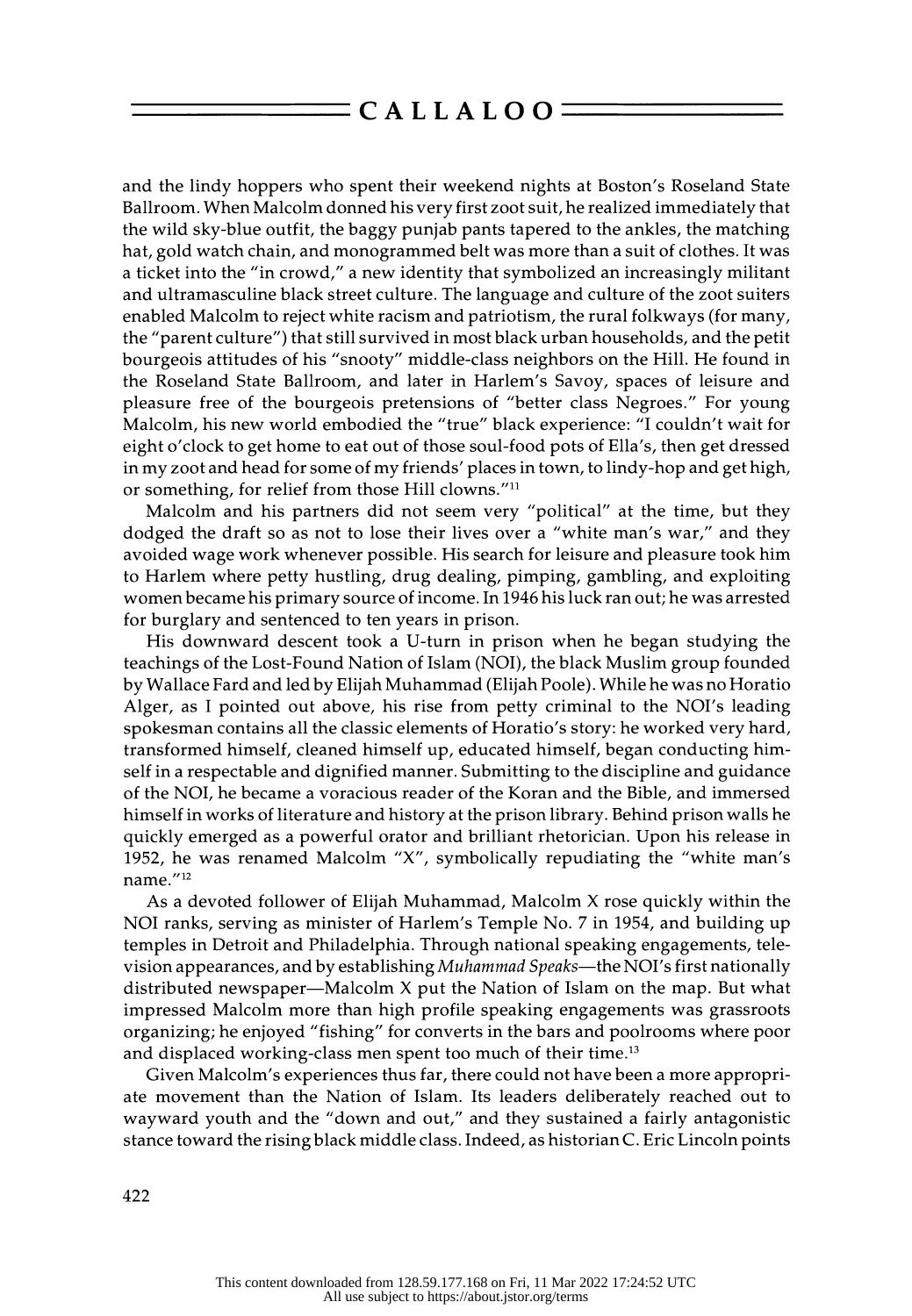# $= C A L L A L O O =$

out, most of NOI recruits "do not typically identify with the strivers of the black middle class. They tend to live comfortably, but frugally. The Movement continues to emphasize its affiliation with the working class." Although many converts discovered the Nation as prisoners, ex-hustlers, or jobless wanderers, the NOI's highly structured and disciplined environment instilled a strong work ethic into its congregation. Muhammad's followers worked, and worked very hard, but the majority lived in the ghettoes of North America and made barely enough to tithe.<sup>14</sup>

Similarly, another scholarly observer of the NOI, E.U. Essien-Udom, suggested that the Nation came into being when class distinctions within the black community were sharper than they had ever been. He even suggested that the future struggles in the black community "may shift from one between whites and Negroes to a class struggle within the caste, i.e., between a semisatisfied Negro middle class and the Negro masses." Of course, this has not yet happened, but some of his experiences with the NOI gave him good cause for believing it. In one instance, after the NOI in Chicago purchased land in the Chatham-Avalon Community, a recently integrated uppermiddle-class neighborhood, whites and middle-class blacks formed a united front to block the Nation's plans to build an Islamic Center. (Ironically, the same black middle-class residents faced opposition from whites when they moved in a few years earlier.) According to Essien-Udom, who attended the meetings, the "Negroes in this community opposed the Muslims' project strictly along class lines. They did not want 'those elements'—lower class persons—in their community. $115$ 

#### Varieties of House Negroes

When it came to attacking and ridiculing the black bourgeoisie, Malcolm was perhaps the least charitable of the NOI leadership. He called them "house slaves," "Uncle Toms," "Nincompoops with Ph.D.s," "Quislings," "sell-outs," and, of course, "bourgeois Negroes." And all of these terms did not necessarily mean the same thing. Malcolm essentially spoke of the black middle class in several different contexts and placed them in different categories. First, there was the elite he knew as a teenager: working-class black folk with upper-class pretensions. By trying to adopt the mannerisms of the authentic bourgeoisie, these nouveau riche (without the wealth!) carved out for themselves a whole black elite culture. Second, there were the truly wealthy blacks whose social and cultural lives were inseparable from that of the white elite. He excoriated this class for having little interest or tolerance for the masses of black people. And, finally, there were the self-proclaimed black leaders, the "handkerchief heads" who ran integrationist organizations and begged for Civil Rights.

In Malcolm's view, all three categories of the black bourgeoisie shared a common disdain for the culture of the black masses. Indeed, Malcolm usually identified the black bourgeoisie by its culture rather than its income or occupation. His experience with the "Hill Negroes" demonstrated that wealth wasn't the main factor distinguishing the black bourgeoisie from the rest; it was their attitude, their adoration of European culture, and their distance from anything identified with ghetto blacks that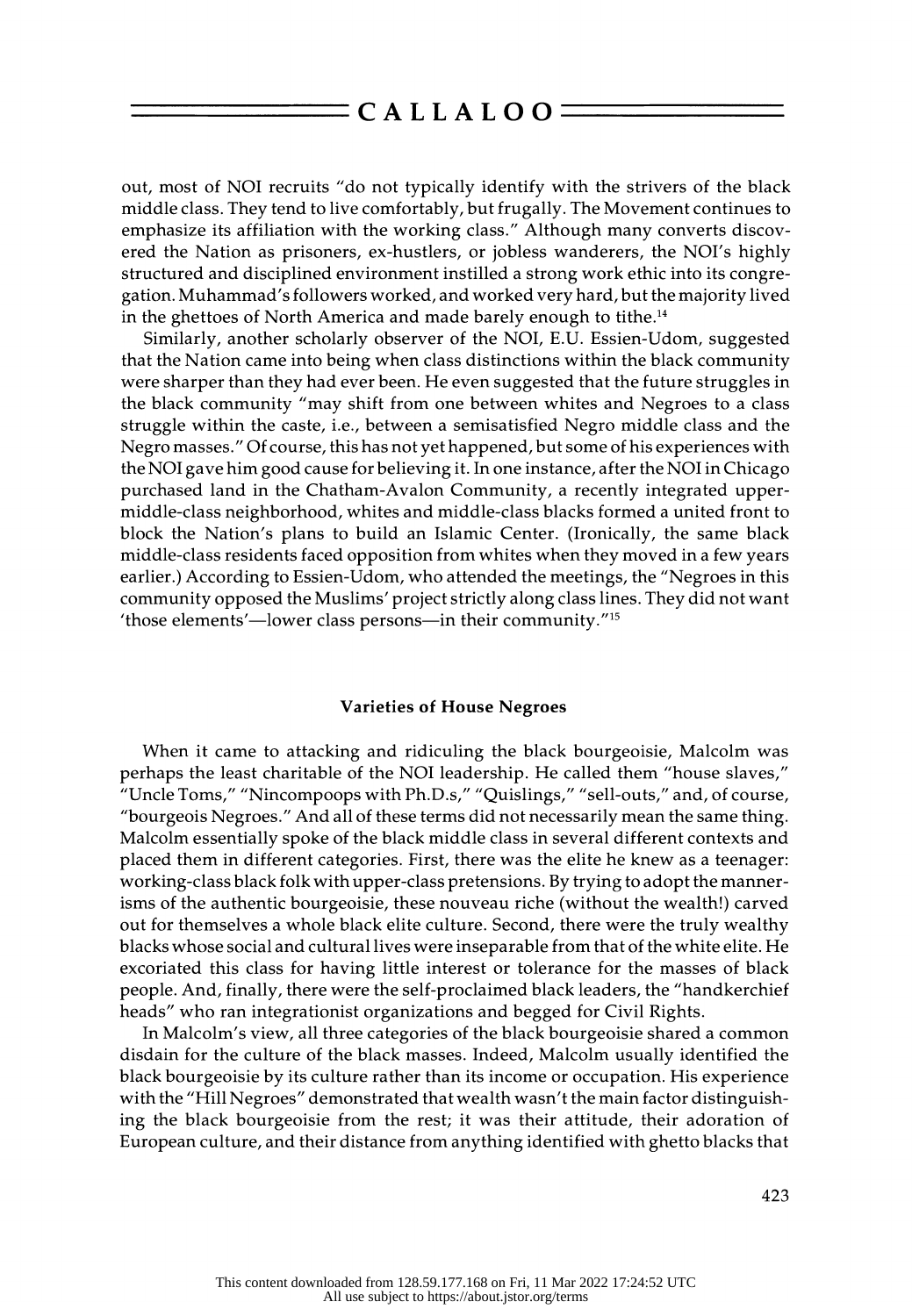### CALLALOO

rendered them elites. "They prided themselves on being incomparably more 'cultured,' 'cultivated,' 'dignified,' and better off than their black brethren down in the ghetto, which was no further away than you could throw a rock. Under the pitiful misapprehension that it would make them 'better,' these Hill Negroes were breaking their backs trying to imitate white people."16 In a speech before a predominantly white college audience, he characterized the black bourgeoisie by its dress and mannerisms. "Uncle Tom wears a top hat. He's sharp. He dresses just like you do. He speaks the same phraseology, the same language. He tries to speak better than you do." More than anything, the black bourgeoisie are "ashamed of black, and don't want to be identified with black or as being black." Integration and intermarrying enables them to escape their black identity, which is why well-off black men are so anxious to marry white women and move into white neighborhoods.<sup>17</sup>

Worse yet, the black bourgeoisie would not-or could not-express their true "African" selves. Malcolm was convinced that being black meant being uninhibited: "the real bourgeois Black Americans ... never want to show any sign of emotion. He won't even tap his feet. You can have some of that real soul music, and he'll sit there, you know, like it doesn't move him.... And it doesn't move them because they can't feel it, they've got no soul." Integration was the culprit. He even blamed his experiences at a predominantly white school in Mason, Michigan, for his inability to dancei.e., the "natural" way Negroes dance-when he first arrived in Boston. But once he was pulled onto the dance floor, his ancient heritage took over: "It was as though somebody had clicked on a light. My long-suppressed African instincts broke through, and loose."<sup>18</sup> The racist implications of such claims apparently never occurred to Malcolm, which is surprising given his criticisms of "Tarzan" movies for their portrayal of Africans as uncontrollable savages.

But letting "loose" was hardly what the Nation preached. On the contrary, the ascetic lifestyle NOI members had to live by differed little from the bourgeois values promoted by the very black middle-class uplift organizations Malcolm and his colleagues attacked. Alcohol, drugs, tobacco, gambling, dancing, adultery, premarital sex, profanity, or taking in movies with sex or "coarse speech" was simply not allowed. Even the music was monitored. One of Malcolm's colleagues, Benjamin Karim, recalls that "the jukebox in the temple restaurant played only African or Middle Eastern music, and some jazz, but no blues and no rock-and-roll with its uninspiring music and often downright dirty lyrics." The Nation even impressed black conservative George Schuyler, New York editor of the Pittsburgh Courier, who praised them for their values and moral vision. "Mr. Muhammad may be a rogue and a charlatan," wrote Schuyler in 1959, "but when anybody can get tens of thousands of Negroes to practice economic solidarity, respect their women, alter their atrocious diet, give up liquor, stop crime, juvenile delinquency and adultery, he is doing more for the Negro's welfare than any current Negro leader I know."19

Malcolm delivered regular speeches emphasizing cleanliness and morality, not so much to condemn wayward sinners but to demand self-transformation. And he remained a staunch devotee of the Nation's strict moral codes and gender conventions: men must lead, women must follow; the man's domain is the world, the woman's is the home.<sup>20</sup> Personally, Malcolm was the epitome of bourgeois respect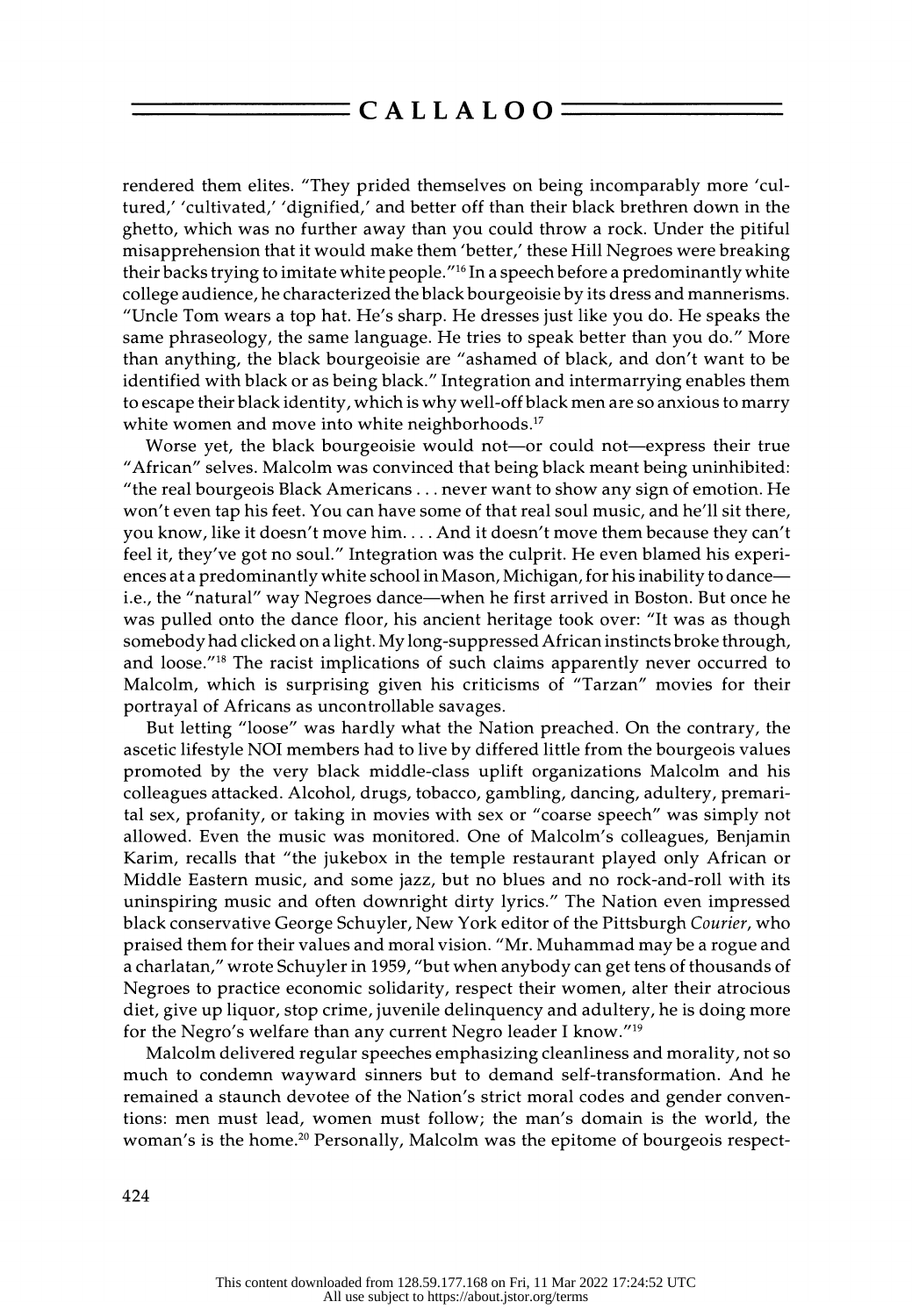ability when he wasn't standing before a lectern or podium. Always exquisitely dressed, polite, and well-mannered, he could have written a book on etiquette. He never sucked on chicken bones or licked his fingers at the table, and no matter how much of a hurry he was in, he never spoke with his mouth full. "The man had style, grace," recalls Ben Karim. "Amy Vanderbilt would have had to sweat to match him."21

It would seem, then, that the Nation shared more in common culturally with the black bourgeoisie than their leaders realized. But we have to be careful before making such a judgment. Historically, notions of respectability, morality, and community responsibility did not originate solely with the black middle class. On the contrary, working-class and mixed-class institutions, such as the Christian church, played a crucial role in determining and instilling modes of behavior, beliefs, expectations, and moral vision. When we begin to look at, say, black churches as places where cultural values were enacted, taught, and policed, we discover that the so-called "lower class" was not always on the receiving end.<sup>22</sup> Working-class women demonstrated as much vigilance as their middle-class counterparts in enforcing the general principle that cleanliness is next to Godliness. Baptist women of all classes distributed small pamphlets published by the National Baptist Convention bearing titles such as "How to Dress," "Anti-Hanging Out Committee," and "Take a Bath First."23

And yet, despite the close similarity between the Nation's teachings and Christian tenets of morality, Malcolm's attacks on Christianity struck a powerful chord among his congregations. He constantly argued that Christianity was a white man's religion imposed on black people during slavery. And he pointed to numerous instances in which self-proclaimed Christians-like white Southerners defending segregation and terrorizing black communities—did not practice what they preached. What is perhaps even more striking about the Nation was its willingness to embrace jazz—an aspect of black culture that the African-American church had historically opposed.24 According to Louis Lomax, it wasn't unusual to hear live jazz combos opening up at Muslim Temples before lectures. And what these musicians played was undeniably "modern": "I have been in temple meetings where a group of brothers set the stage for the service by playing a protracted jazz riff. The music was as complex and as far out as anything you would hear at New York's Five Spot Cafe or any other den of progressive jazz."25

This fact reveals even more about the Nation's ambivalence toward black middleclass culture when we consider the period we are talking about. Unlike the 1920s and 1930s, when jazz was associated with "wild dancing" and seedy dance halls, after World War II jazz carved out a niche for itself in the haughty world of American high culture. Although black jazz musicians insisted on incorporating black vernacular traditions and continued to be underpaid, overworked, and victims of blatant racist discrimination, more and more white critics viewed jazz as "art"-America's classical music. With the opening up of Carnegie Hall and Lincoln Center, the music became "bourgeoisified." As Karim put it, the Muslims refused to play "uninspiring music" and "downright dirty lyrics" to the sistern and brethren. It was black culture, no doubt, but it was no longer identified with the uncouth masses.<sup>26</sup>

Depending on when you caught him, Malcolm characterized middle-class African Americans as either ignorant of their true selves and thus potentially transformable,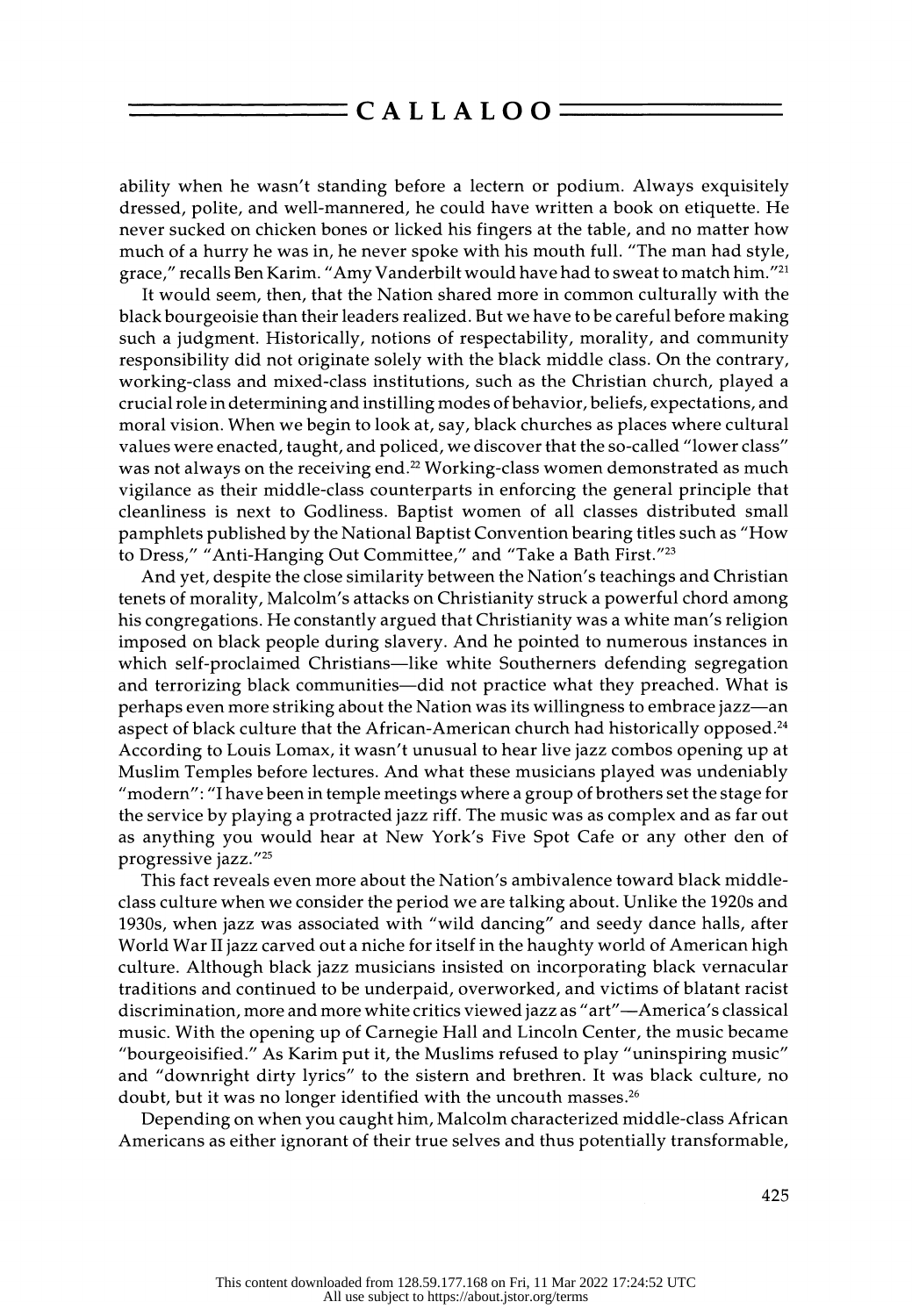or ineluctably exploitative and hopeless. Although self-transformation was crucial to Malcolm's life and ideology, he frequently implied that the black bourgeoisie was incapable of siding with the masses and giving up their class interests—what African revolutionary Amilcar Cabral described as "committing class suicide."<sup>27</sup> After his English teacher, the infamous Mr. Ostrowski, told Malcolm that his aspiration to become a lawyer was "no realistic goal for a nigger," he pondered what his future might have been like if he had been encouraged to pursue a career in law. He was convinced that if he had joined the black elite he would have been destined to become a turncoat: "I would today probably be among some city's professional black bourgeoisie, sipping cocktails and palming myself off as a community spokesman for and leader of the suffering black masses, while my primary concern would be to grab a few more crumbs from the groaning board of the two-faced whites with whom they're begging to 'integrate.'"<sup>28</sup> By making this statement, however, Malcolm was not only arguing that the bourgeoisie was hopelessly bankrupt; he was making a case for the primacy of experience. "All praise due to Allah that I went to Boston when I did. If I hadn't, I'd probably still be a brainwashed black Christian." While his gratitude to Allah offers a hint of fatalism, he is nonetheless suggesting that his experience with "ordinary Negroes" shaped his outlook and direction. He took a trip to Hell, no doubt, and even looked the devil in the face. But if he hadn't taken that horrible trip, he implies, he might have ended up with a fate worst than death—Malcolm Little, Esq.

I seriously doubt Malcolm believed that a formal education and a career in law would have corrupted him, however. On the contrary, he probably spent most of his adult life regretful for not pursuing his educational goals. Every time he looked into the eyes of his own attorney, black radical Conrad Lynn, perhaps he saw himself. He fashioned himself as an intellectual and spent many mornings at a Harlem coffee shop called 22 West on 135th St. engaged in lively debates with the same "Uncle Toms" he talked about so badly on stage and in the press. In speech after speech, despite his ravings against "nincompoops with Ph.D.s," he strongly suggested that as black folks became more educated, they would inevitably undermine the status quo. In a speech delivered at Harvard Law School in 1960, he argued: "Once the slave has his master's education, the slave wants to be like his master, wants to share his master's property, and even wants to exercise the same privileges as his master even while he is yet in his master's house." He warned Harvard's faculty and administration that "the same Negro students you are turning out today will soon be demanding the same things you now hear being demanded by Mr. Muhammad and the Black Muslims." Thus education, even in the white Ivy League institutions, was seen as potentially emancipatory-that is, as long as it is not limited to the sons and daughters of the elite. Real freedom depends on the poor, downtrodden masses gaining access to the master's knowledge.<sup>29</sup>

It was an incredible speech, for it reveals Malcolm's own envy and appreciation for formal education. Indeed, Malcolm not only showed an enormous amount of respect and admiration for institutions of higher learning, but he suggested that black intellectuals—if properly united—have the capacity to lead African Americans "out of this maze of misery and want." "They possess the academic know-how," he asserted, "great amounts of technical skills ... but they can't use it for the benefit of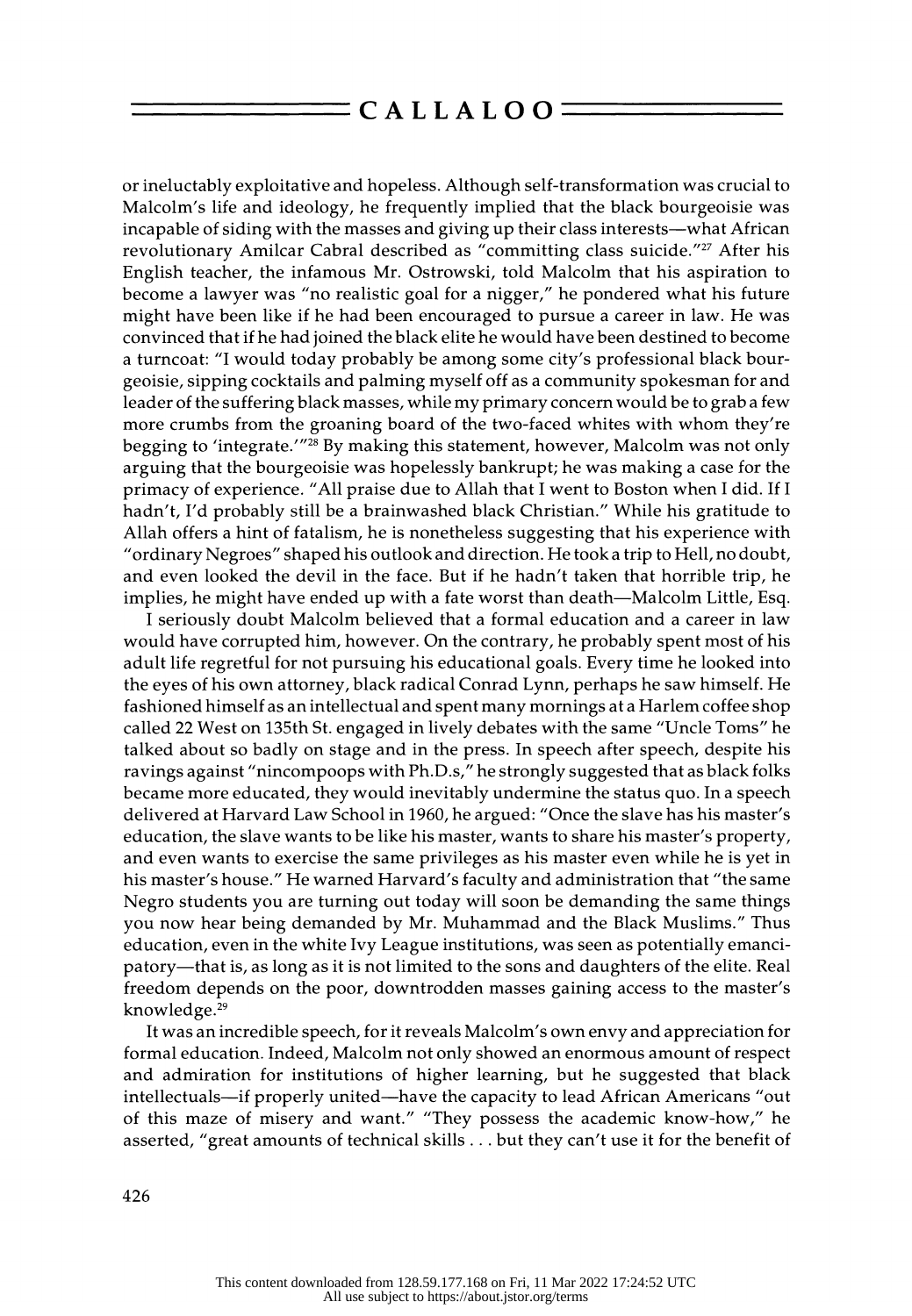## CALLALOO

their own kind simply because they themselves are also disunited. If these intellectuals and professional so-called Negroes would unite, not only Harlem would benefit, but it will benefit our people all over the world."30

Thus Malcolm offered the black elite a ray of hope, a road to redemption if they made the right choices. What choice did he have? As a black nationalist with hopes of building a black nation, all African Americans had to share a common historical bond. What kind of nationalist would argue that the black bourgeoisie could never be allies of the black masses because their political and economic interests are diametrically opposed? And what kind of self-respecting nationalist promoting black enterprise as an emancipatory strategy could completely shut out successful black business people? Most importantly, how did Malcolm explain these modern class divisions in light of the historical experiences of Africans in the U.S.?

Simple: the Devil made us do it. The black bourgeoisie in America was a creation of the white man and thus has always been dependent on whites for their very existence. He demonstrates this by evoking a romantic image of precolonial Africa in which communalism and collectivism were the natural state of being for black people. Before the white man came, our societies were free of oppression and domination. We lived in the land of milk and honey where there were no slaves and everyone was treated with dignity and respect. Interestingly, Malcolm's ancient Africa was not a classless society. On the contrary, by implication the upper class were the "cream of the crop" whereas the lower class were less desirable. "You and I were produced by kings and queens from the African continent, scientists, the best. They took the best of the African society and sold them as slaves. We brought the highest price. We didn't come here as chumps; we were the cream of the crop on the African continent." On the other hand, the European slave traders and invaders of the so-called New World "were the dregs of society."31

In all fairness, by constructing African Americans as the descendants of elites and white Americans as descendants of crooks and vagabonds, Malcolm was consciously creating a counter myth in order to instill ordinary black folks with a sense of pride while enhancing his condemnation of white people. He is essentially saying that the difference between today's black bourgeoisie and the African elite of ancient times was that the latter did not have to depend on white people. They were proud and wealthy, not because they exploited their subordinates but because they had knowledge of self and community. Sure, Malcolm's narrative wrote indigenous slavery out of African history and obscured the kind of class exploitation that made pyramids and cities and higher learning possible, but imagine how it made black people feel people who spent their lives as second-class citizens, as the butt of racist jokes, as the presumed descendants of savages?

We need to also keep in mind that in the early 1960s, the "nationalist" school of historiography had emerged as the dominant trend in Africanist scholarship. With the coming of independence, African historians challenged colonialist interpretations and re-wrote their pasts in very celebratory and romantic terms.<sup>32</sup> More significantly, African-American historians—particularly those oriented toward black nationalism-had been writing this sort of history for some time. Thus Malcolm's oppressionfree Africa was not of his own invention but the product of an insurgent scholarship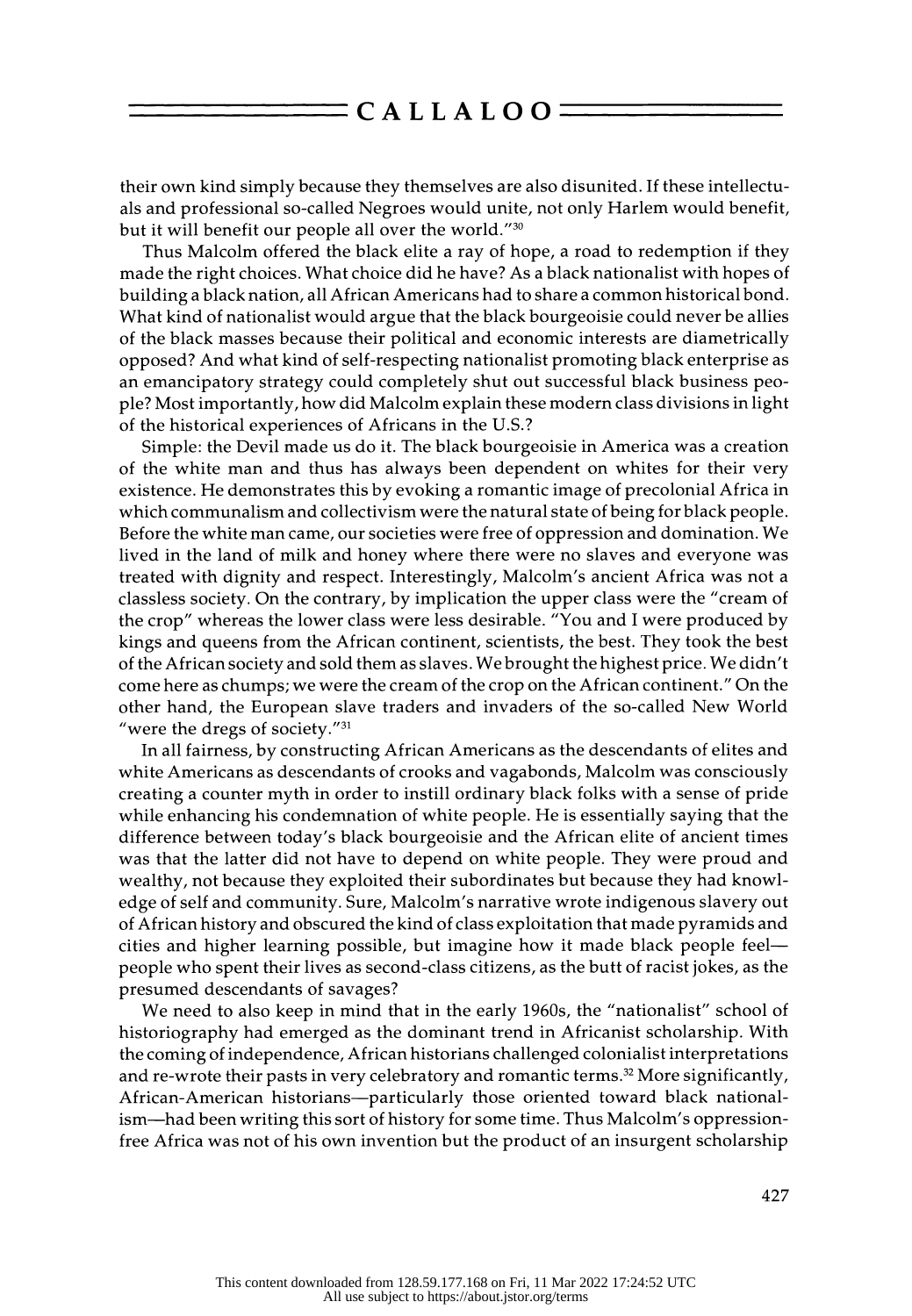#### $\equiv$   $C$  A L L A L O O  $\equiv$

that emphasized cultural unity, resistance, and the recovery of a glorious pre-colonial past. Ironically, these historians, which included people such as Senegalese historian Cheikh Anta Diop and African-American scholars J.A. Rogers, William Ferris, Willis N. Huggins, and John Jackson, were still constrained by Western bourgeois notions of civilization and progress. Like Malcolm, they relied on the dominant notions of "civilization" "Progress," even "technology," to prove the antiquity and superiority of Africa.<sup>33</sup>

So it is not wealth, per se, that renders the black bourgeoisie useless. It is their station in the Big House and their unwillingness to walk out. Unlike their ancestors, they have failed to live up to their responsibility to assist the downtrodden, to (as one middle-class black women's organization put it) lift as they climb. "The wealthy, educated Black bourgeoisie," Malcolm told a University of California audience in 1963, "those uppity Negroes who do escape, never reach back and pull the rest of our people out with them. The Black masses remain trapped in the slums."34

In fact, one of the less talked about reasons why Malcolm left the Nation has to do with the fact that NOI leaders began to look more and more like the greedy, wealthy Negroes he criticized. With disdain and sadness, he watched efforts at self-reliance and economic self-help through the establishment of businesses tragically turn into a private empire for the Messenger and his cronies. By the eve of Malcolm's break, the NOI had become a cross between a black mafia and a legitimate bourgeois enterprise. At one point, the NOI boasted of one of the most successful black-run financial empires in the country, with assets reportedly reaching 45 million dollars. With Elijah and his family riding around in chauffer-driven cadillacs and living in mansions, the Messenger began to resemble the very black bourgeoisie whom Malcolm hated. And Malcolm was well aware of the unscrupulous ways the NOI took its members' money, which included the outright misappropriation of funds. Benjamin Karim remembers one run-in between Malcolm and John Ali over thirty or forty thousand dollars New York's Temple No. 7 had raised to build a new mosque. When Malcolm asked about the money, Ali couldn't exactly account for it; he derisively said it had been invested in some other venture but couldn't say which one. Karim, who had never seen Malcolm so angry, heard him grumble something like, "They probably needed some loose change to dress Ethel [Elijah's daughter who was married to Supreme Captain Raymond Sharrief] up in diamonds and mink for a fancy night on the town."35

Ironically, the "house niggas" for whom Malcolm reserved most of his venom turned out to be some of the same people with whom he sought to build an alliance: traditional black political leaders and the Civil Rights establishment. His relationship to other black leaders, in Harlem and elsewhere, was never cut and dried. On the one hand, the Nation of Islam maintained rules against political participation-a policy Malcolm clearly disagreed with. He not only believed that political mobilization was indispensable but occasionally defied the rule by supporting boycotts and other forms of protest. On the other hand, Elijah Muhammad was always open to alliances with traditional black leaders and maintained cordial relations whenever possible. In July 1958, for example, African-American politicians hosted a two-day "Unity Feast" for Elijah Muhammad in Harlem where he was greeted by Manhattan borough president Hulan Jack, City Councilman Earl Brown, and columnist J.A. Rogers, to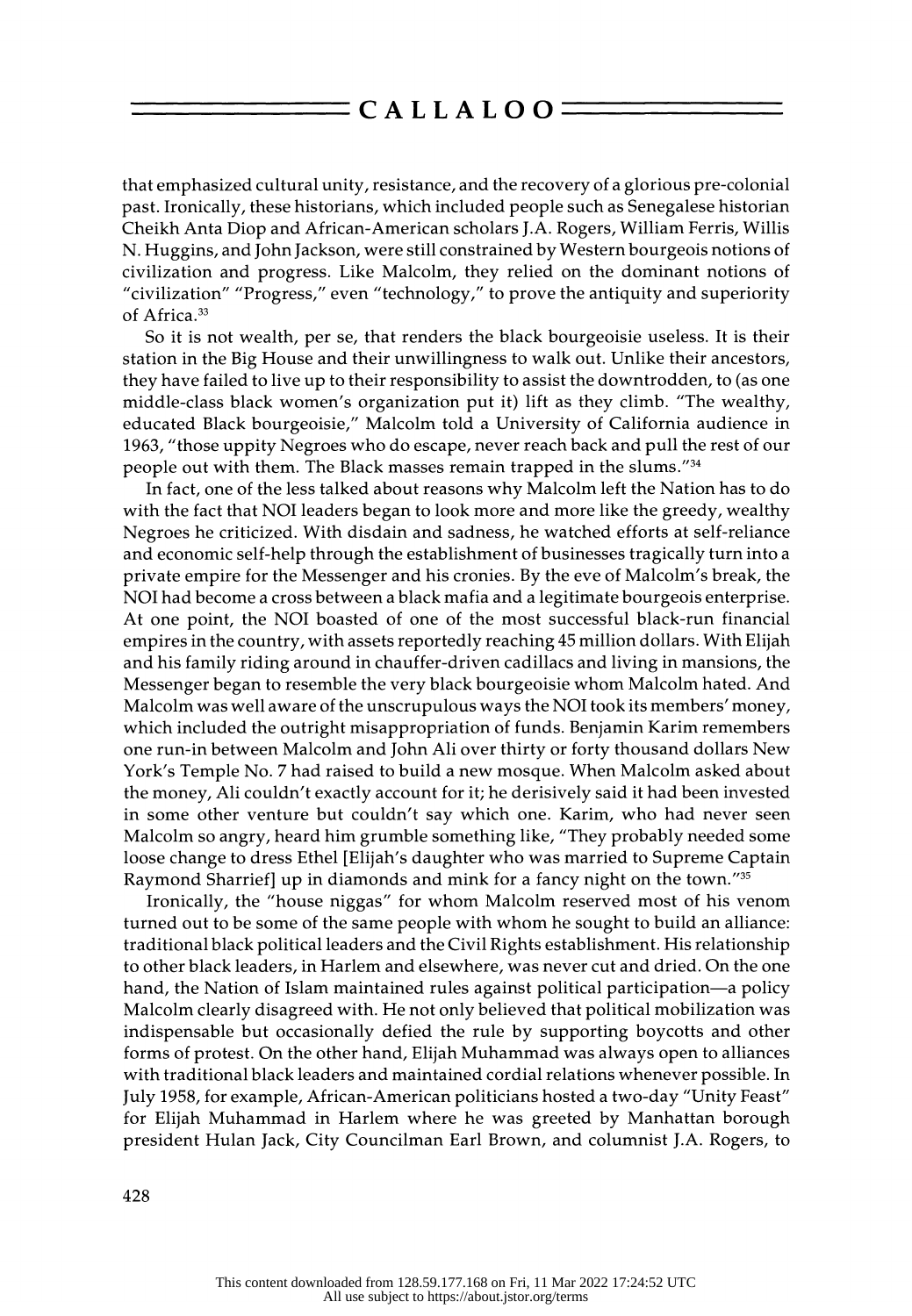name a few. And at a Muslim-sponsored Leadership Conference in Harlem less than two years later, several prominent black leaders showed up, including Adam Clayton Powell, Jr. Malcolm even offered his guests bittersweet praise when he thanked black leaders in attendance for "at last catching up with the progressive thinking of the enlightened Negro masses."36

Malcolm, therefore, found himself in the unenviable position of monitoring both his political activities as well as his criticisms of black leaders. Muhammad's posture of trying to keep out of politics while making friends with politicians put an enormous strain on Malcolm, who had gained a reputation in Harlem as one of the most militant, outspoken voices in the community. For example, in the summer and fall of 1959, the NAACP stepped up its denunciations of the Nation of Islam, their tenor and tone equalling Malcolm's most unkind remarks. Roy Wilkins called them a "menace" who do nothing for black people but preach "hatred," and Thurgood Marshall dismissed the NOI as an organization "run by a bunch of thugs organized from prisons and jails, and financed, I am sure, by Nasser or some Arab group." Malcolm shot back immediately, calling Marshall a "twentieth century Uncle Tom." It seemed like war had been declared between the NAACP and the NOI, but the Nation's top leadersthose over Malcolm-were not interested in participating. A few months later, Wallace D. Muhammad, Elijah's son and minister of the Philadelphia Temple, announced a fundraising drive on behalf of Daisy Bates, the NAACP regional executive who had led the school integration struggle in Little Rock, Arkansas. He praised Bates for her courage and stated that the Nation "is striving for the same goal as the NAACP in their fight for our people's rights in this country."37

Malcolm, who was probably caught off guard by the gesture of unity, was less charitable than Wallace D. While unwilling to make amends, he did show signs of respect for certain local NAACP leaders. After New York branch president L. Joseph Overton was booed at a reception for Guinean President Sekou Toure, allegedly by Muslims in attendance, Malcolm apologized for the incident and praised Overtonthough he took the opportunity to fire a few shots at the NAACP's national leader. "Overton is out there in the street with the rest of us. He's got some idea of what the Black Man wants-what he's thinking. It's not so with the others. Every time I've seen Roy Wilkins he's been at the Waldorf, or in the vicinity of the Waldorf. I have never seen him with black people unless they were looking for white people!"38

In August of 1960, Malcolm held a "Unity Rally" in Harlem (without the approval of Elijah Muhammad) to debate the key issues affecting black people and invited, among others, Dr. Martin Luther King, Jr., Jackie Robinson, Adam Clayton Powell, Jr., Thurgood Marshall, and Roy Wilkins. To Malcolm's disappointment, only Hulan Jack showed up. He delivered a scathing attack on black leaders for shunning the event, calling them every name in the book. Yet, despite his invective, it seemed as if Malcolm's real intention was to throw down the gauntlet and see if these leaders accepted the challenge. He told the audience that they did not show up because they were afraid "of irking their white bosses [or] embarrassing their white liberal friends." At the same time, he called on black leaders to follow the lead of the Non-Aligned nations, who had decided to overlook their differences and come together at an historic unity conference in Bandung, Indonesia, five years earlier. Because black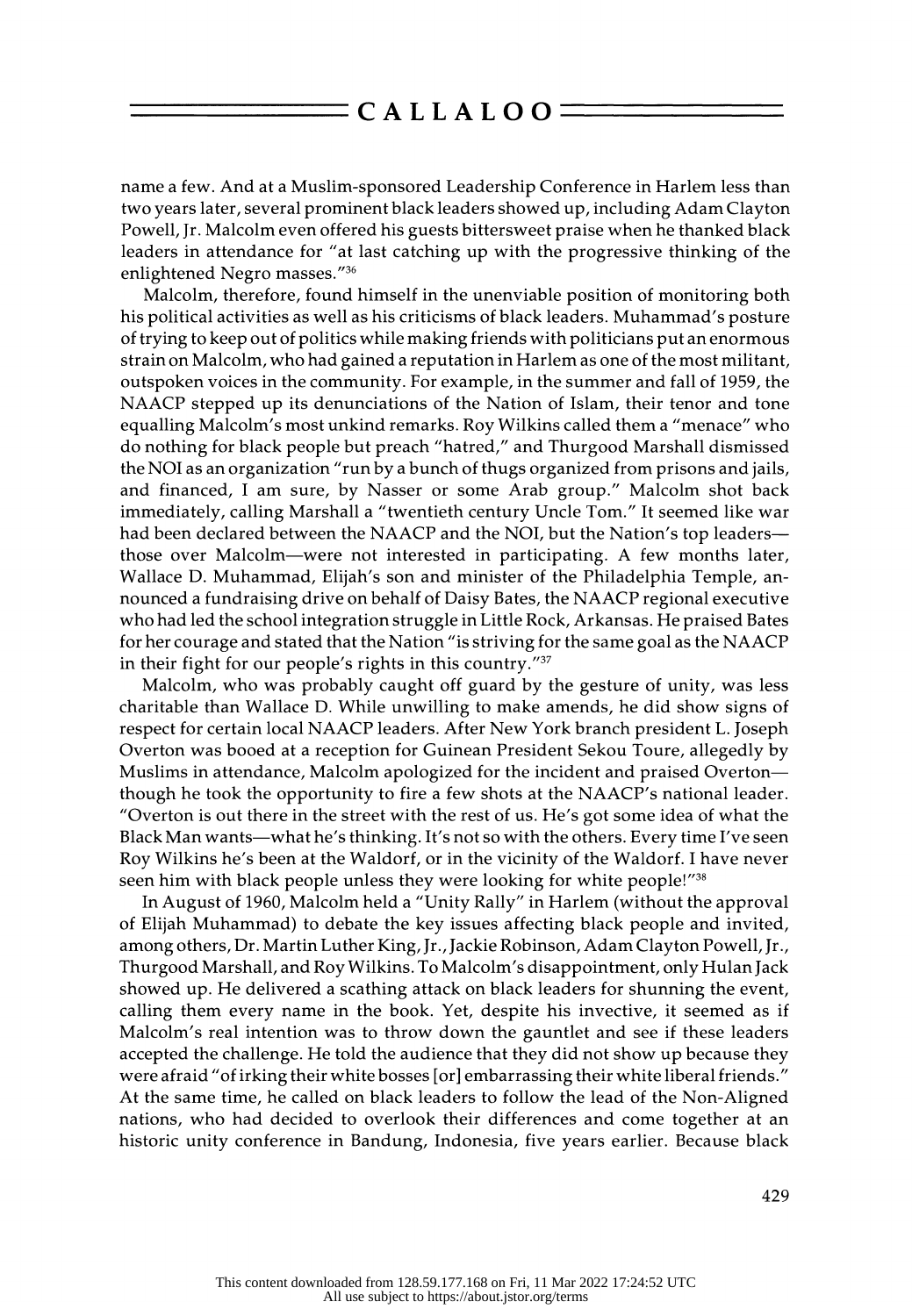### $\subseteq$  C A L L A L O O  $\equiv$

people in the U.S. share a common history of oppression-irrespective of political outlook, religious affiliation, or class differences-we had to find a way to unite. As he put it, "the HOUR is too short today for black people to afford the luxury of 'differences.'"<sup>39</sup>

How much of this was Malcolm and how much was Elijah Muhammad (or Wallace D. Muhammad) is hard to say. After all, Malcolm's strategy for unity was still based on the Honorable Elijah Muhammad's ideas of a separate state for black people. Nevertheless, Malcolm continued to cite the Bandung conference as a model for building unity among different constituents until the eve of his assassination, and eventually the separate state argument gave way to a more nuanced, situational approach to black liberation after he broke with the Nation. And yet, the greater his independence from the NOI and the closer he moved toward backing the Civil Rights movement, the harsher his denunciations of mainstream black leadership. During a stormy debate with NAACP Youth Secretary Herbert Wright sponsored by Yale University Law School in 1962, Malcolm dismissed the entire Civil Rights establishment as a bunch of sell-outs and "Uncle Toms." He went even further, suggesting that the next President bypass traditional black leaders and talk directly to ordinary folks, or to the Nation of Islam. "The black masses," he argued, "are tired of following these hand-picked Negro 'leaders' who sound like professional beggars, as they cry year after year for white America to accept us as first-class citizens."40

Likewise, in his speech before the Northern Negro Grass Roots Leadership Conference in Detroit in 1963, he insisted that the masses had no authentic spokespersons among the "legitimate" black leaders. These men were "handpicked" by white men in power and thus did not represent the wants and needs of ordinary black people. Self-proclaimed Negro leaders were not just misled; their job was to mislead, to keep black folks in check. They were the direct descendants of the "house slave":

> The slavemaster took Tom and dressed him well, fed him well and even gave him a little education-a little education; gave him a long coat and a top hat and made all the other slaves look up to him. Then he used Tom to control them. The same strategy that was used in those days is used today, by the same white man. He takes a Negro, a so-called Negro, and makes him prominent, builds him up, publicizes him, makes him a celebrity. And then he becomes a spokesman for Negroes—and a Negro leader.

These Civil Rights leaders, he said, were leading a non-violent *Negro* revolution when what was needed was a *Black* revolution. Whereas the former wants to desegregate, the latter demands land, power, and freedom. Whereas the former adopts a Christian philosophy of "love thy enemy," the latter has no love or respect for the oppressor. Malcolm still advocated unity and pointed to Bandung as the grand example, but the only unity he was interested in was under a revolutionary black nationalist banner.<sup>41</sup>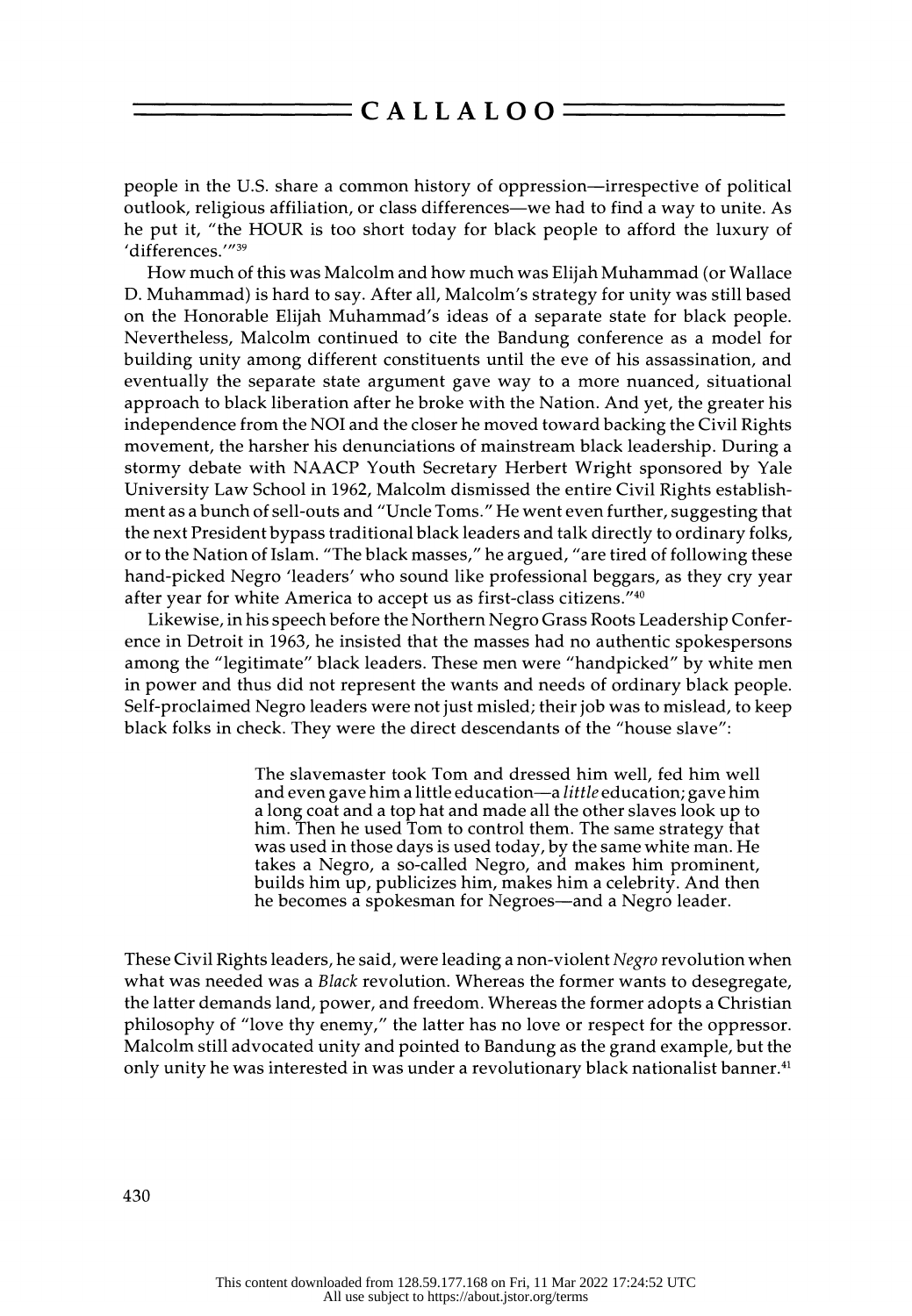# CALLALOO

#### Left Turn?

Malcolm's critique of the black bourgeoisie and traditional black leaders, and his strong identification with the poorest of black folks, propelled him to Left wing organizations. The attraction was mutual. Just as the Communist Party had been drawn to Garveyism in the 1920s because they saw so many black working people in the movement and believed it could be transformed into a revolutionary organization, $42$  Trotskyites and other Leftists noticed the large numbers of black proletarians flocking to the NOI. As early as 1961, Malcolm established working relationships with several left-wing organizations, and in 1962 spoke at an 1199 rally and shared the podium with A. Philip Randolph and several Puerto Rican labor activists. He eventually gained a small following of radical Marxists, mostly Trotskyites in the Socialist Workers Party. Malcolm convinced some SWP members of the revolutionary potential of ordinary black slum dwellers, and he began to speak more critically of capitalism.43

He also began developing an independent "Third World" political perspective, although he showed signs of such a perspective at least a decade earlier, when anticolonial wars and decolonization were pressing public issues. As early as 1954, Malcolm gave a speech comparing the situation in Vietnam with that of the Mau Mau rebellion in colonial Kenya, framing both of these movements as uprisings of the "Darker races" creating a "Tidal Wave" against U.S. and European imperialism. Indeed, Africa remained his primary political interest outside of black America.44

Yet, despite his internationalism and flirtation with Marxism, his critique of the black bourgeoisie remained ambivalent, at best. At the very same moment black intellectuals such as Frantz Fanon, C.L.R. James, and Amilcar Cabral were grappling with the role of the national bourgeoisie in African independence struggles, Malcolm's pronouncements on the subject were analytically dull by comparison. And yet, in the States he was way ahead of the game, for unlike his detractors in the "Negro revolution," he at least recognized the importance of class differences among African Americans.

In some respects, Malcolm's dilemma was—and still is—inescapable. To escape it requires a remarkable analytical leap that would undermine the fragile basis upon which his conception of black nationalism was built. Like today's young nationalists weighed down by X caps and red, black and green medallions, Malcolm saw the black bourgeoisie as both enemies and misguided souls, sellouts and brainwashed Negroes who simply need a wake-up call from the Motherland. Few are willing to say, in no uncertain terms, that the black poor and the bourgeoisie have mutually exclusive interests.45 For to do so would be to call into question the whole basis of nationalism, particularly a nationalism based on racial and cultural affinity. Even more damaging, however, is that it would close off any possibility of achieving individual success. After all, what are these young Soul Rebels striving for anyway? How can anyone expect young people coming up today to completely repudiate the black bourgeoisie, or any bourgeoisie, if contemporary Malcolmites are giving graduation speeches about the importance of getting paid or obtaining that degree "by any means necessary"?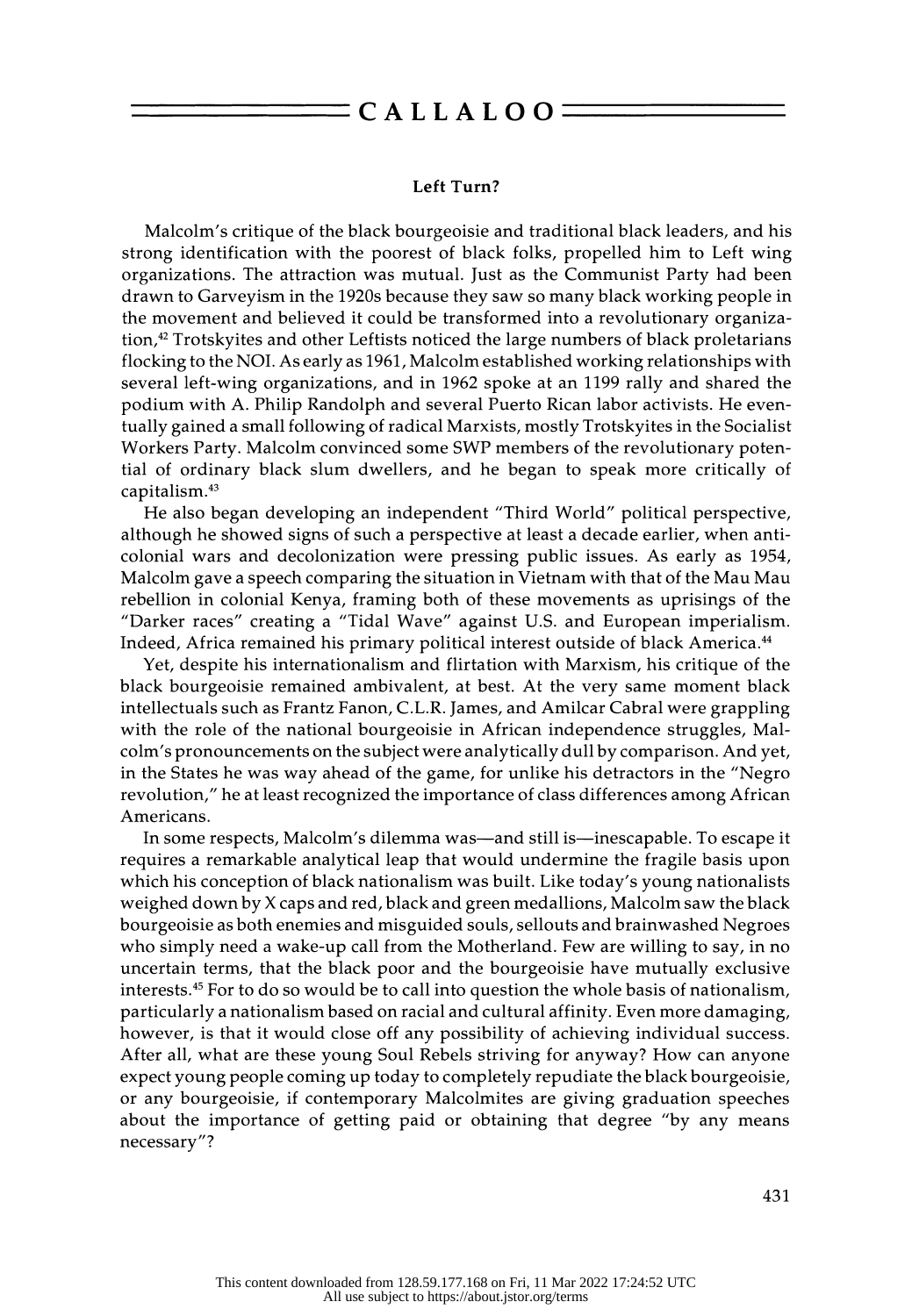Yet, Malcolm's reputation as a militant is partly built on his denunciation of the "house nigga." His current resurrection has a lot to do with growing class tensions between a successful, suburban, and increasingly disinterested black middle class and the so-called "underclass" left to rot in the slums. The word "bourgeois" has even become common lingo among Hip Hop artists and their fans to refer to black-owned radio stations and, more generally, middle-class African Americans who exhibit disgust or indifference toward young, working-class blacks. For Ice T, living in the lap of luxury is not what renders the black bourgeoisie bankrupt, but rather their inability to understand the world of the ghetto. In an interview a few years back he explained, "I don't think the negative propaganda about rap comes from the true black community-it comes from the bourgeois black community, which I hate. Those are the blacks who have an attitude that because I wear a hat and a gold chain, I'm a nigger and they're better than me." Similarly, the former rap group W.C. and the MAAD Circle levelled an even more sustained attack on those they call "bourgeois Negroes." Proclaiming that the Circle's sympathies lie with "poor folks in the slums," lead rapper W.C. derisively wrote off suburban middle-class African Americans as turncoats and cowards.46

Even if we are unwilling to call this "class struggle," there is no denying that these young voices are well aware that not all black folks are equally powerless and oppressed. Now that so many urban African Americans are growing up under black mayors and black police officers, they are slowly coming to the conclusion that black politicians and authority figures are as much to blame for the state of the ghetto as their white counterparts. Unlike the "house niggas" of Malcolm's generation, today's black political elite don't need to beg or plead; some of them run the big house. And as long as the status of the "field niggas" remains unchanged, Malcolm's metaphor will continue to articulate the latent class anger that lies muffled beneath a racial blanket.

#### **NOTES**

- 1. From Malcolm X: The Last Speeches, ed. Bruce Perry (New York: Pathfinder Press, 1989), 27. Malcolm frequently gave the house slave/field slave speech, especially in the early 1960s. For different versions, see also Malcolm X: The Last Speeches (28-30); "Message to the Grassroots,' Malcolm X Speaks, ed. George Breitman (New York: Grove Weidenfeld, 1990, new ed.), 10-12; Speech in Selma, Alabama, February 4, 1965, By Any Means Necessary (New York: Pathfinder, 1970), 183-84.
- 2. For an extended discussion of Hip Hop's critique of the black bourgeoisie, see my book Race Rebels: Culture, Politics, and the Black Working Class (New York: Free Press, 1994), chapter 8; and Tricia Rose's Black Noise: Rap Music and Black Culture in Contemporary America (Hanover: Wesleyan University Press, 1994).
- 3. Patricia Hill Collins takes Malcolm X to task for failing to develop an "analysis of soci that addresses those features of capitalist political economies." There is no doubt t colm's conception of class is highly problematic and, as Collins demonstrates, simply wrong on several counts. [See Patricia Hill Collins, "Learning to Think For Ourselves: Malcolm X's Black Nationalism Reconsidered," Malcolm X: In Our Own Image, ed. Joe Wood (New York: St. Martin's Press, 1992), 67-74.] But I'm not interested in whether Malcolm was right or wrong, or whether we could apply his "analysis" (which consists of portions of speeches delivered before a variety of different audiences and thus never intended to be a manifesto) to contemporary realities. Rather, I am trying to understand how Malcolm understands class distinctions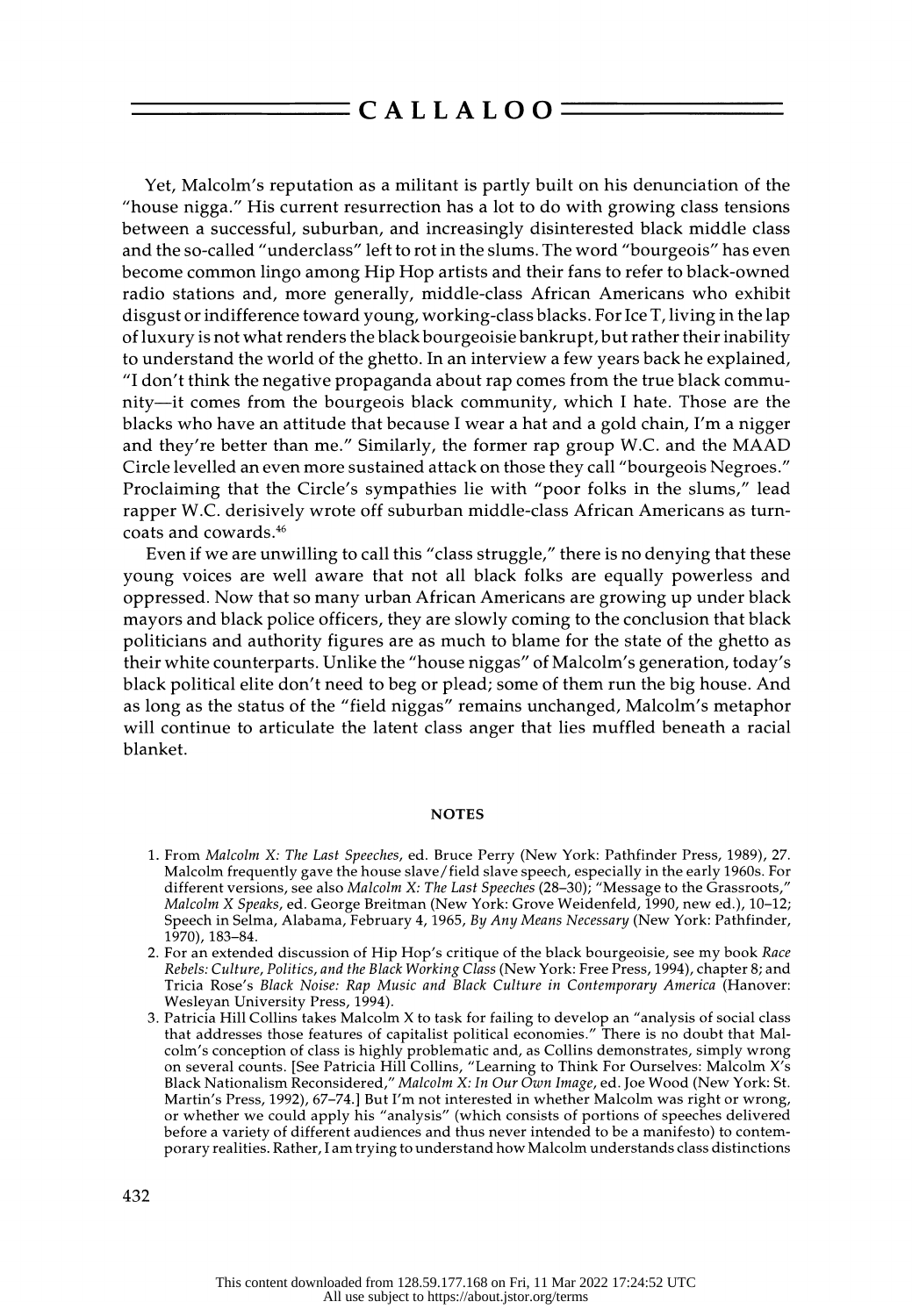and the roots of his hostility to the black bourgeoisie. Moreover, I want to determine why his critique of the black bourgeoisie is so compelling to young African Americans today.

- 4. Bruce Perry, Malcolm: The Life of a Man Who Changed Black America (Barrytown, NY: Station Hill Press, 1991), 182.
- 5. Malcolm X, with Alex Haley. The Autobiography of Malcolm X (New York: Grove Press, 1964), 17-42; Perry, Malcolm, 40.
- 6. Allison Davis, Burleigh B. Gardner, and Mary R. Gardner, Deep South: A Social Anthropological Study of Caste and Class (Chicago: University of Chicago Press, 1941), 230. In addition to classic sociological texts such as E. Franklin Frazier, Black Bourgeoisie (Glencoe, IL: Free Press, 1957), and St. Clair Drake and Horace Cayton, Black Metropolis: A Study of Negro Life in a Northern City (New York: Harper and Row, 1962,2nd ed.), several historians have recently explored the issue of class conflict within African-American communities. See especially Kelley, Race Rebels; Robin D.G. Kelley, Hammer and Hoe: Alabama Communists During the Great Depression (Chapel Hill: University of North Carolina Press, 1990); Earl Lewis, In Their Own Interests: Race, Class, and Power in Twentieth Century Norfolk, Virginia (Los Angeles and Berkeley: University of California Press, 1991); Joe William Trotter, Coal, Class, and Color: Blacks in Southern West Virginia, 1915-1932 (Urbana: University of Illinois Press, 1990); Peter J. Rachleff, Black Labor in the South: Richmond, Virginia, 1865-1890 (Philadelphia: Temple University Press, 1984); Evelyn Brooks Higginbotham, Righteous Discontent: The Women's Movement in the Black Baptist Church, 1880-1920 (Cambridge, MA: Harvard University Press, 1993); Kenneth Marvin Hamilton, Black Towns and Profit: Promotion and Development in the Trans-Appalachian West, 1877-1915 (Urbana: University of Illinois Press, 1991).
- 7. See Manning Marable, Race, Reform, and Rebellion: The Second Reconstruction in Black America, 1945-1990 (Jackson and London: University Press of Mississippi, 1991, 2nd ed.), 14-17; Daniel R. Fusfeld and Timothy Bates, The Political Economy of the Urban Ghetto (Carbondale, IL: Southern Illinois University Press, 1984), 48-50; Douglas Henry Daniels, Pioneer Urbanites: A Social and Cultural History of Black San Francisco (Los Angeles and Berkeley: University of California Press, 1980), 171-75; and Cheryl Lynn Greenberg, who writes about this phenomenon in Harlem during the 1920s and 1930s in "Or Does it Explode?": Black Harlem in the Great Depression (New York: Oxford University Press, 1991), 16-17. Eugene Victor Wolfenstein makes a similar observation about the intensification of intraracial class divisions, although we disagree significantly as to the meaning of these divisions for the emergence of black workingclass opposition. Besides, I am insisting on the simultaneity of heightened intraracial class struggle and racist oppression. The Victims of Democracy: Malcolm  $\overline{X}$  and the Black Revolution (London: Free Association Books, 1989, orig. 1981), 175-76.
- 8. Perry, Malcolm, 49; quote from Malcolm X, Autobiography, 40.
- 9. Perry, Malcolm, 49, 54; Malcolm X, Autobiography, 59.
- 10. Malcolm X, Autobiography, 43.
- 11. Malcolm X, Autobiography, 59-60. I discuss Malcolm's relationship to the zoot suit culture extensively in "The Riddle of the Zoot: Malcolm Little and Black Cultural Politics During World War II," Malcolm X: In Our Own Image, ed. Joe Wood (New York: St. Martin's Press, 1992), 155-67.
- 12. On this period in Malcolm's life, see Malcolm X, Autobiography, 126-235; Perry, Malcolm, 104- 66; Wolfenstein, Victims of Democracy, 184-269; Ferruccio Gambino, "The Transgression of a Laborer: Malcolm X in the Wilderness of America," Radical History Review 55 (Winter 1993): 7-31.
- 13. Perry, Malcolm, 145; Benjamin Karim, with Peter Skutches and David Gallen, Remembering Malcolm (New York: Caroll & Graf Publishers, 1992), 70-75.
- 14. C. Eric Lincoln, The Black Muslims in America (Boston: Beacon Press, 1973, 2nd ed.), 26.
- 15. E.U. Essien-Udom, Black Nationalism: A Search for Identity in America (New York: Dell Publishing, 1964), 329-35.
- 16. Malcolm X, Autobiography, 40.
- 17. "Twenty Million Black People ... " in Malcolm X: Last Speeches, 30; Louis Lomax, When the Word is Given... A Report on Elijah Muhammad, Malcolm X, and the Black Muslim World (Cleveland and New York: The World Publishing Co., 1963), 191.
- 18. Malcolm X, Malcolm X on Afro-American History (New York: Pathfinder Press, 1990, new ed.), 21; Malcolm X, Autobiography, 57. According to Bruce Perry, this story was apocryphal. He had distinguished himself as an outstanding dancer in Mason. [Perry, Malcolm, 38.]
- 19. Karim, Remembering Malcolm, 75; Lincoln, The Black Muslims, 142.
- 20. Lomax, When the Word is Given, 27; Perry, Malcolm, 148,171-73; Collins, "Learning to Think for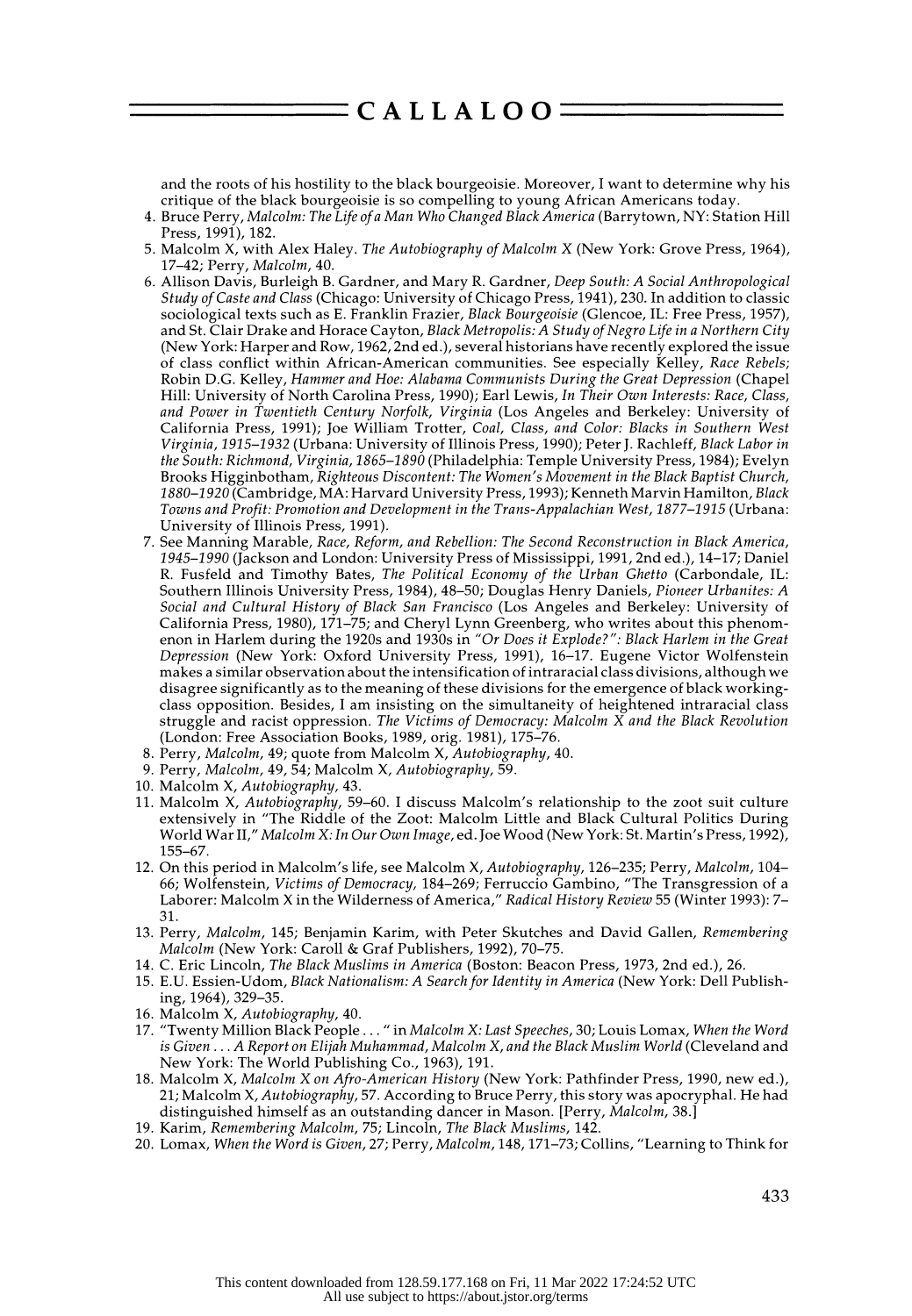Ourselves," 77-78; Kibbi V. Mack-Williams, "Malcolm X and the Woman Question: A Metamorphosis of Ideas and Attitudes," Abafazi 1.1 (Spring 1991): 9-13.

- 21. Karim, Remembering Malcolm, 65.
- 22. Although my general remarks apply to most black denominations, we must remain cognizant of the fact that the "black church" is not a monolithic institution. Not only are there different rituals, modes of worship, and biblical interpretations, but they often differ in terms of class membership. The African Methodist Episcopal Church, for example, has had a much larger middle-class congregation than the Baptist and Pentecostal churches. The Pentecostal churches have had a strong working-class following, especially in the urban North. For more on black churches, see C. Eric Lincoln and Lawrence H. Mamiya, The Black Church in the African American Experience (Durham, NC: Duke University Press, 1990); Hans Baer, The Black Spiritual Movement: A Religious Response to Racism (Knoxville, TN: University of Tennessee Press, 1984); Hans A. Baer and Merrill Singer, eds., African-American Religion in the Twentieth Century: Varieties of Protest and Accommodation (Knoxville, TN: University of Tennessee Press, 1992); Arthur Huff Fauset, Black Gods of the Metropolis: Negro Religious Cults of the Urban North (Philadelphia: University of Pennsylvania Press, 1944); William E. Montgomery, Under Their Own Vine and Fig Tree: The African-American Church in the South, 1865-1900 (Baton Rouge, LA: Louisiana State University Press, 1993); Gayraud Wilmore, Black Religion and Black Radicalism: An Interpretation of the Religious History of Afro-American People (Maryknoll, NY: Orbis Books, 1983, 2nd ed.).
- 23. Higginbotham, Righteous Discontent, 195; Gloria Wade-Gayles, Pushed Back to Strength: A Black Woman's Journey Home (Boston: Beacon Press, 1993), 13.
- 24. Through newspaper columns and leaflets, male and female activists in the church railed against a range of improprieties, such as "gum chewing, loud talking, gaudy colors, the nickelodeon, jazz," to name but a few. A leader of the Baptist church warned that "The sure way to ruin is by way of the public dance hall." Higginbotham, Righteous Discontent, 199, 201; Trotter, Coal, Class, and Color, 184.
- 25. Lomax, When the Word is Given, 22, 28.
- 26. On the shift from "low" to "high" art during the postwar period, see Scott DeVeaux's "Constructing the Jazz Tradition: Jazz Historiography," Black American Literature Forum 25 (Fall 1991): 525-60, and "The Emergence of the Jazz Concert, 1935-1945," American Music 7 (Spring 1989): 6-29; on the perpetuation of racist structures in the jazz industry, see Frank Kofsky, Black Nationalism and the Revolution in Music (New York: Pathfinder, 1970); Paul Chevigny, Gigs: Jazz and the Cabaret Laws in New York City (New York and London: Routledge, 1991); quote from Karim, Remembering Malcolm, 75. It should also be pointed out that the NOI attracted a fairly substantial number of jazz musicians during this period, including alto saxophonist Sahib Shihab, trumpeter Idris Sulieman, pianist Sadik Hakim, and drummer Kenny Clarke (Liaquat Ali Salaam).
- 27. For a brilliant discussion of the importance of self-transformation, see Cornel West, "Malcolm X and Black Rage," Malcolm X: In Our Own Image, ed. Joe Wood (New York: St. Martin's Press, 1992), 48-58; and on Cabral, see Amilcar Cabral's Revolution in Guinea (New York: Monthly Review Press, 1969), 110, and National Liberation and Culture, trans. Maureen Webster (Syracuse: Syracuse University Press, 1970); Jack McCulloch, In the Twilight of Revolution: The Political Theory of Amilcar Cabral (London: Zed Books, 1983), 72-74.
- 28. Malcolm X, Autobiography, 36, 38.
- 29. Karim, Remembering Malcolm, 68; Lomax, When the Word is Given, 146-47.
- 30. Lomax, When the Word is Given, 155.
- 31. Malcolm X, Malcolm X on Afro-American History (New York: Pathfinder Press, 1990, new ed.), 27-31, 49; also see "Twenty Million Black People in a Political, Economic, and Mental Prison," delivered at Michigan State University, January 23, 1963, Malcolm X: The Last Speeches, 37.
- 32. See Arnold Temu and Bonaventure Swai, Historians and Africanist History: A Critique (London: Zed Press, 1983); Henry Slater, "The Dar es Salaam Contribution to the Post-Nationalist Historiography of Africa: Towards Methodology and Practice of Proletarian Socialist Historiography," paper presented to the 13th Annual Conference of the Canadian Association of African Studies, Laval University, 1983.
- 33. Cheikh Anta Diop, Nations Negres et Culture (Paris: Editions Africaines, 1955), later published in English as African Origins of Civilization (Brooklyn: Lawrence Hill, 1974); Willis Huggins and John Jackson's A Guide to Studies in African History (New York: Federation of History Clubs, 1934) and Introduction to African Civilization (New York: University Books, 1970, orig, 1937); Carter G. Woodson, African Heroes and Heroines (Washington D.C., Association for the Study of Negro Life and History, 1939); J.A. Rogers, World's Great Men of Color, 2 vols., (New York,